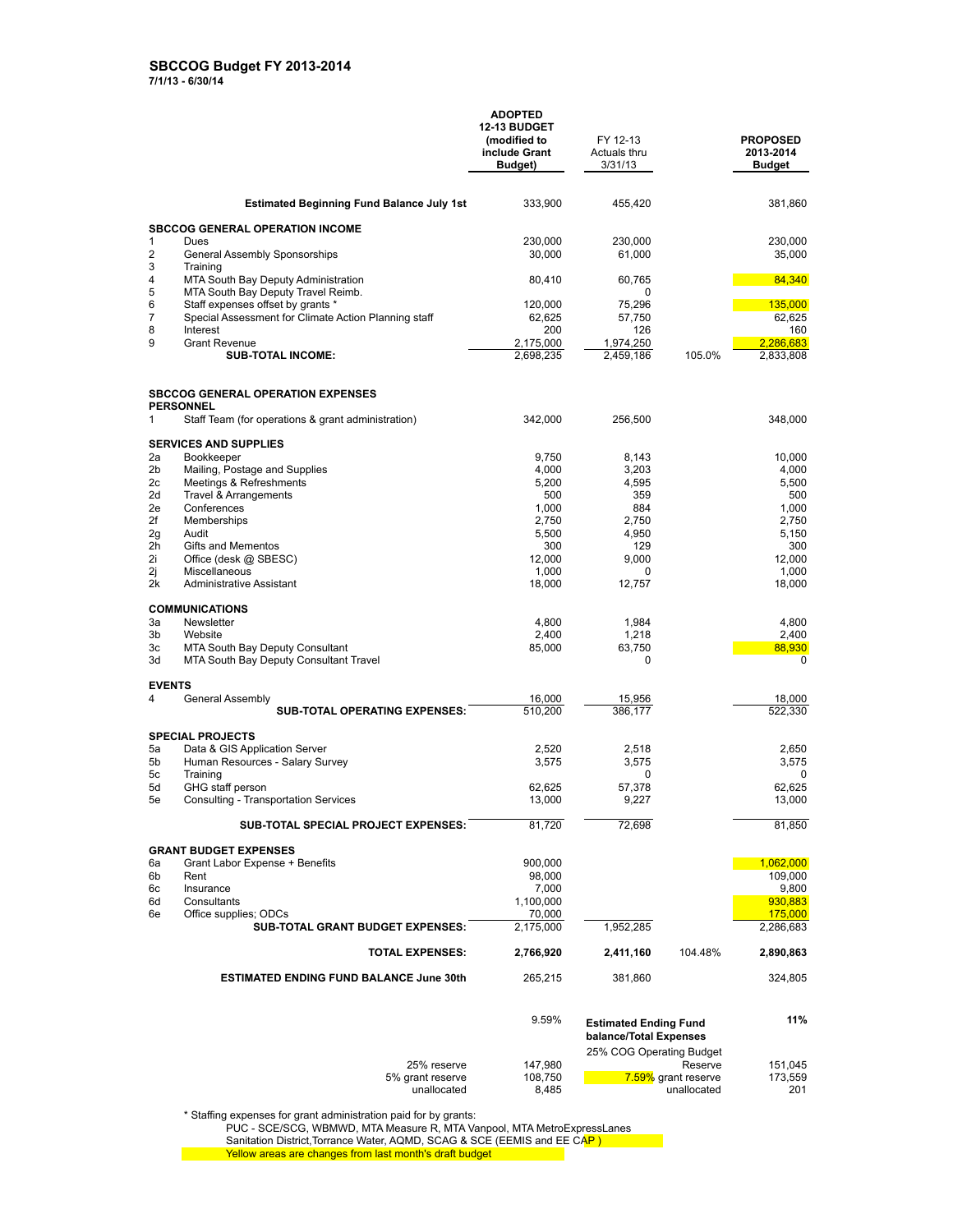# **SBCCOG Operating Budget 7/1/13 - 6/30/14**

## **ADDITIONAL INFORMATION**

#### **BOOK BALANCE – 7/1/13 Est. \$381,860**

## **INCOME**

1. DUES: \$230,000 – No change.

2. GENERAL ASSEMBLY SPONSORSHIPS: \$35,000 – This is \$5000 higher than the previous year's budget. We were unusually successful last year in sponsorships but since opportunities for sponsorships are to some extent based on the subject of the event and with the economy still in recovery, it would appear prudent to keep a lower number. Also, fund raising has not been the main purpose of this event.

3. TRAINING: \$0 – an in and out item and we haven't had paid trainings for several years.

4. MTA BOARD DEPUTY ADMINISTRATION: \$84,340 – This is an increase from last year. Metro's Board of Directors has authorized salary increases for Metro's non-represented employees, effective July 1, 2013. By the terms of our MOU with Metro the MTA reimbursement to SBCCOG to pay Pam O'Connor's Board deputy has been increased to \$82,506.36. (Included in this amount is a 3% administrative fee from MTA to SBCCOG in the amount of \$2,475.20.) The Westside COG contribution remains unchanged at \$1,832. The SBCCOG's net contribution remains unchanged at \$4,590 as reflected in Expense item 3c (see below).

5. MTA SOUTH BAY DEPUTY TRAVEL REIMBURSEMENT: \$0 – This has not been used by current deputy.

6. STAFF EXPENSES OFFSET BY GRANTS - \$135,000 - Time spent by Executive Director and Deputy Executive Director specifically and other staff that is anticipated to be spent on grant administration which is reimbursed to the SBCCOG through the grants.

7. SPECIAL ASSESSMENT FOR GHG STAFF PERSON: \$62,625 – Same as 12-13.

8. INTEREST: \$160 – reflects fund balances. Slightly down from last year.

9. GRANT REVENUE: \$2,286,683 – total of grant and partnership funds from SCE, SCG, WBMWD, Torrance Water, AQMD, SCAG, LA County Sanitation Districts and Metro including Measure R.

## **EXPENSES**

#### **Personnel**

1. STAFF TEAM: \$348,000 – This is \$6000 higher than last year. This amount includes costs to Jacki Bacharach & Associates for staffing the SBCCOG. It also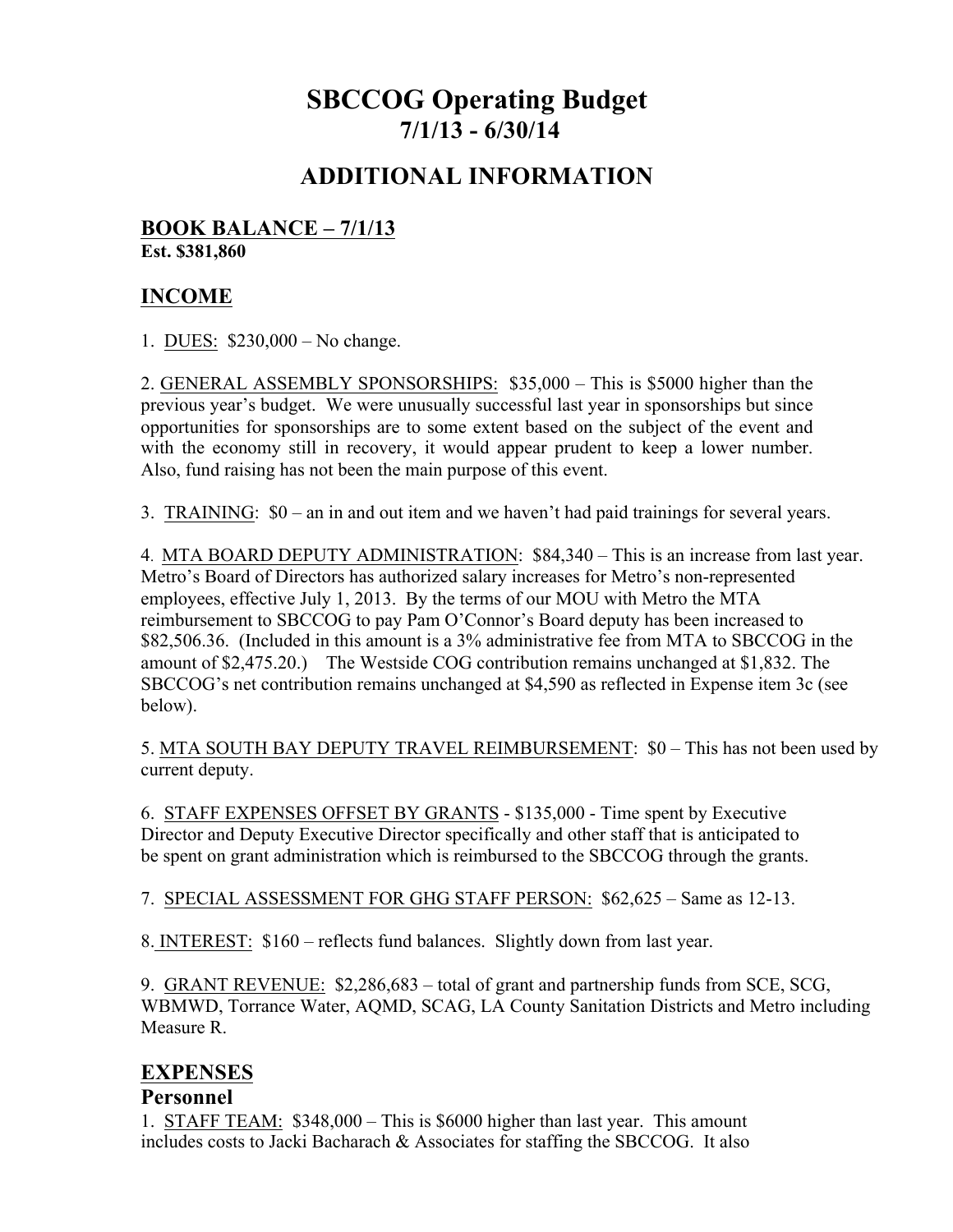includes costs for seeking and overseeing the SBCCOG's grants. The amount also covers office space & utilities, furniture, computer and printer, most office supplies, telephone and fax, mileage, and other overhead. Web site maintenance is also included.

## **Services & Supplies**

2a. BOOKKEEPING: \$10,000 – Increased from \$9750. This is for the services of Suzanne Charles for up to 25 hours per month. Grant bookkeeping is covered separately by the grants.

2b. MAILING, POSTAGE, SUPPLIES: \$4,000 – Same as last year.

2c. MEETING REFRESHMENTS: \$5500 – Increased \$300 from last year. Includes dinners at 10 Board meetings plus lunches at 12 Steering Committee meetings and 4 Legislative Breakfasts as well as the regular refreshment expenses.

2d. TRAVEL & ARRANGEMENTS: \$500 – Same as last year.

2e. CONFERENCES: \$1,000 – Same as last year.

2f. MEMBERSHIPS: \$2,750 – Same as last year. For LA Regional Collaborative (\$250) and Local Government Sustainable Energy Coalition (\$2500)

2g. AUDIT: \$5,150 – Reflects actual costs.

2h. GIFTS & MEMENTOS: \$300 - Same as last year.

2i. OFFICE (DESK  $@$  SBESC): \$12,000 – Same as last year. Reflects the SBCCOG use of the Environmental Services Center for secretarial and administrative purposes.

2j. MISCELLANEOUS: \$1,000 - This is to cover unforeseen expenditures.

2k. ADMINISTRATIVE ASSISTANT: \$18,000 – Same as last year. This is for the use of a SBCCOG employee part-time for SBCCOG tasks not funded by grants and partnerships.

#### **Communications**

3a. NEWSLETTER: \$4,800 – This is the same as last year. 4 newsletters for issues of 6 pages each with photos, graphs and other special features as required. This cost reflects 2/3 of the cost as 1/3 of the cost is charged to the SBESC grants**.** 

3b. WEBSITE: \$2,400 – Same as last year. This is for services of a consultant who provides us with email and website hosting and a minimum amount of technical support.

3c. MTA SOUTH BAY DEPUTY CONSULTANT: \$88,930 – This is an increase from last year. MTA and Westside COG reimburse SBCCOG to pay Pam O'Connor's Board deputy. (See Income Item  $#4$ ).

3d. MTA SOUTH BAY DEPUTY CONSULTANT TRAVEL: \$0 – This has not been used by current deputy.